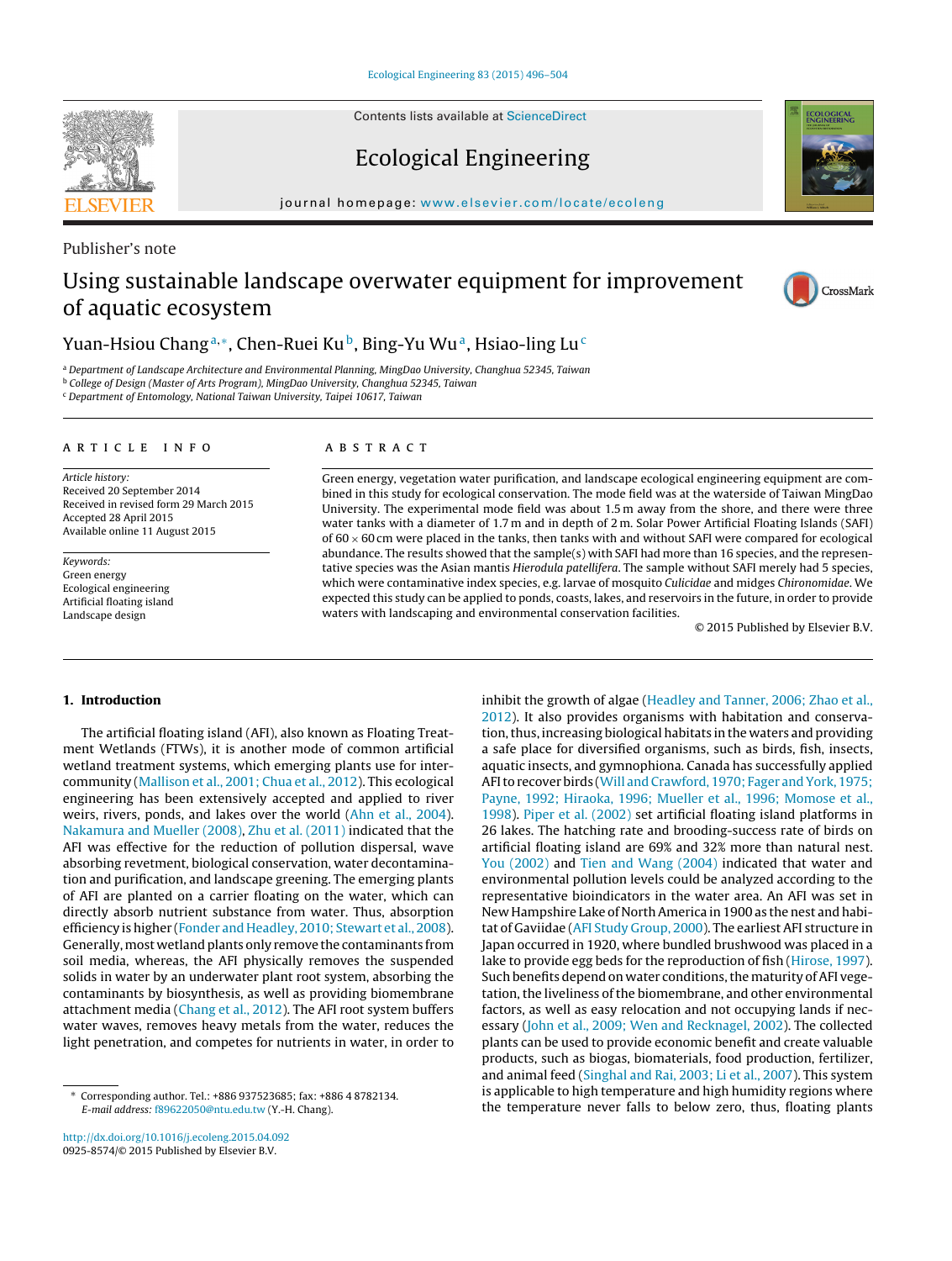

**Fig. 1.** SAFI structure.

will not die massively during winter, and will continue growing all year around [\(Chua et al., 2012\).](#page--1-0) In comparison to artificial wetland purification, it saves much land, which is very important for countries with high population density or limited land resources ([Zhao et al., 2012\).](#page--1-0)

Nitrogen in wastewater often exists as organonitrogen, ammonia nitrogen, nitrite, nitrate, and nitrogen gas [\(Korkusuz et al.,](#page--1-0) [2005\).](#page--1-0) When crude sewage flows into free waters, it causes severe water eutrophication, and adverse effects on aquatic ecosystems; whereas, hydrophytes have biological purification effect, thus, the biofiltration of hydrophytes can reduce the nitrogen and phosphor elements that cause water eutrophication [\(Li et al., 2007; Bankston](#page--1-0) [et al., 2002; Nahlik and Mitsch, 2006\).](#page--1-0) The hydrophytes absorb nutrient matter from wastewater and substrates for removal ([Sheng and Masaaki, 2008\).](#page--1-0) The charcoal is mainly used to reduce toxic organic compounds in water, improve taste, and remove odor ([AWWA, 1999\).](#page--1-0)

#### **2. Materials and methods**

The experimental site was in MingDao University, Pitou Township, Changhua County, Taiwan, E23°86′79″, N120°49′33″.

#### 2.1. Materials

#### 2.1.1. SAFI Structure

The size of SAFI is  $60 \times 60$  cm, the opening area of the middle net cage is  $20 \times 20$  cm, the main body of the floating island consists of PVC pipe, coconut fiber mat, black plastic mesh, plastic hose, water plants (submerged, emerging, floating), net cage, solar power supply equipment, and oxygen equipment (Fig. 1). The submerged and floating plants are placed in a net cage, and brushes and charcoal are added as the water filtering media. There is 1 kg strip of charcoal and four brushes. The brushes hang in the net cage; the charcoal

strips are staggered on the cage bottom for water to flow through, and the power panel supplies power to the oxygen equipment at three points around the floating island. The silica gel hose extends downwards to 5 cm above the bottom, and an air stone is connected for aeration, which creates a high oxygen environment to increase the water purification efficiency of internal microorganisms. The plants are mixed at intervals of 10 cm outwards from the net cage at the center, and the plants are planted in descending order of height (Fig. 2).

Sample(s) A is from the Li-tze Lake; SB is from the discharge point of sewage from the university dormitory; and SC is discharge point from the WWTP of university. SD, SE and SF represent different tanks with and without Solar Powered Artificial Floating Islands. SD is an aerated tank equipped with a SAFI and filled with water



**Fig. 2.** Aquatic plants configuration.